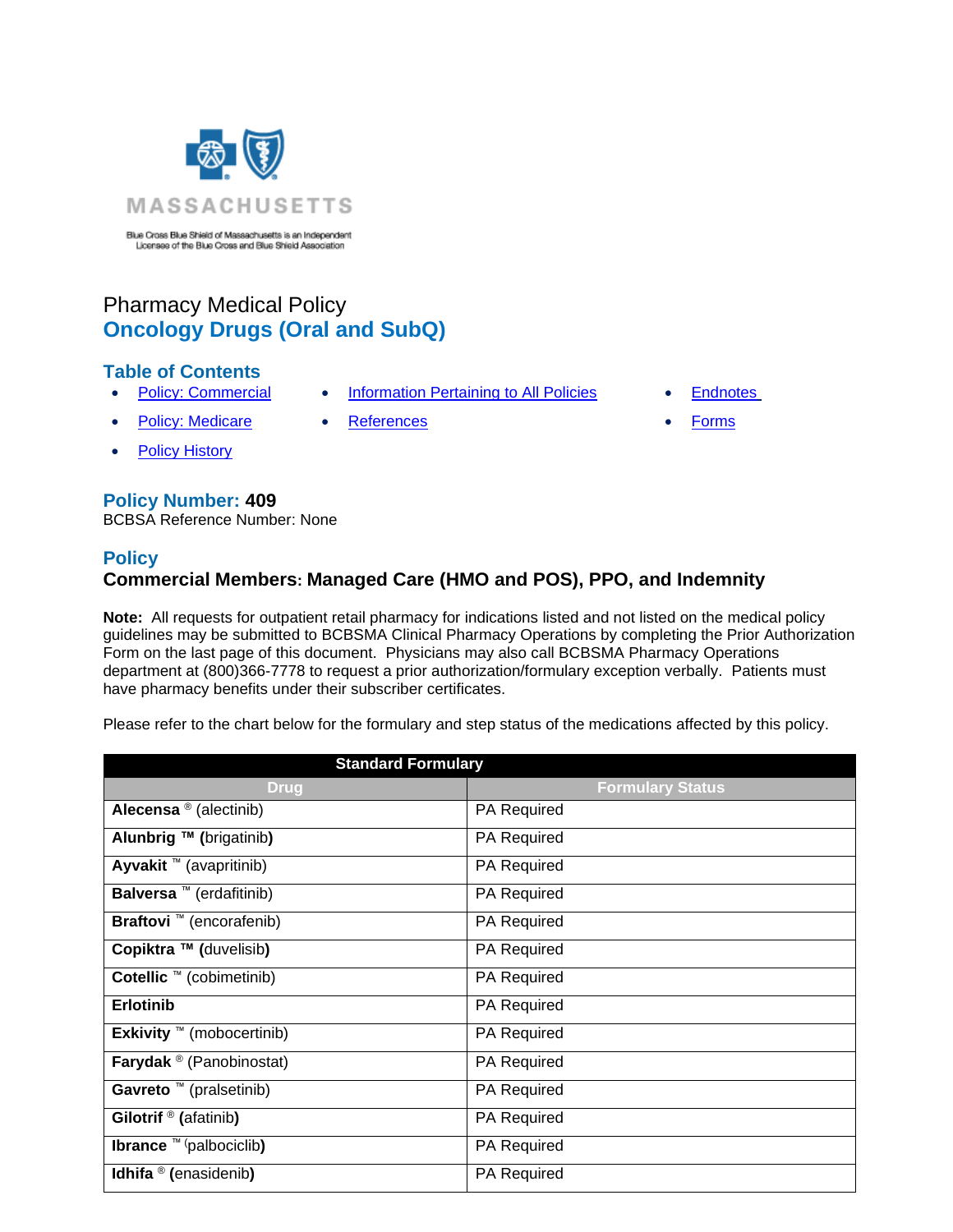| Iressa <sup>®</sup> (gefitinib)                   | PA Required |
|---------------------------------------------------|-------------|
| Kisqali <sup>®</sup> (ribociclib)                 | PA Required |
| Kisqali ® Femara Co-Pack (letrozole / ribociclib) | PA Required |
| Lenvima ™ (Lenvatinib)                            | PA Required |
| Lorbrena <sup>®</sup> (lorlatinib)                | PA Required |
| Lumakras ™(sotorasib)                             | PA Required |
| Lynparza ™ (olaparib)                             | PA Required |
| Mekinist ™ (trametinib)                           | PA Required |
| Mektovi <sup>®</sup> (binimetinib)                | PA Required |
| Pemazyre ™ (pemigatinib)                          | PA Required |
| Piqray <sup>®</sup> (alpelisib)                   | PA Required |
| Retevmo ™ (selpercatinib)                         | PA Required |
| Rozlytrek ™ (entrectinib)                         | PA Required |
| Rydapt ® (midostaurin)                            | PA Required |
| <b>Scemblix</b> <sup>®</sup> (asciminib)          | PA Required |
| Tabrecta <sup>™</sup> (capmatinib)                | PA Required |
| Tafinlar <sup>®</sup> (dabrafenib)                | PA Required |
| Tagrisso <sup>®</sup> (osimertinib)               | PA Required |
| Talzenna <sup>™</sup> (talazoparib)               | PA Required |
| Tarceva <sup>®</sup> (erlotinib)                  | PA Required |
| Tepmetko <sup>®</sup> (tepotinib)                 | PA Required |
| Tibsovo <sup>®</sup> (ivosidenib)                 | PA Required |
| Truseltiq ™ (infigratinib)                        | PA Required |
| Verzenio <sup>™</sup> (abemaciclib)               | PA Required |
| Vitrakvi <sup>®</sup> (larotrectinib)             | PA Required |
| Vizimpro <sup>®</sup> (dacomitinib)               | PA Required |
| Xalkori ® (crizotinib)                            | PA Required |
| Xospata <sup>®</sup> (gilteritinib)               | PA Required |
| Zelboraf ™ (vemurafenib)                          | PA Required |
| Zydelig <sup>®</sup> (idelalisib)                 | PA Required |
| Zykadia ™ (ceritinib)                             | PA Required |

# - Solution.

**We may cover Alecensa**® (alectinib) for the treatment of patients with metastatic non-small cell lung cancer (NSCLC) when **all** of the following criteria are met:

• ALK-Positive mutation as determined by an FDA approved test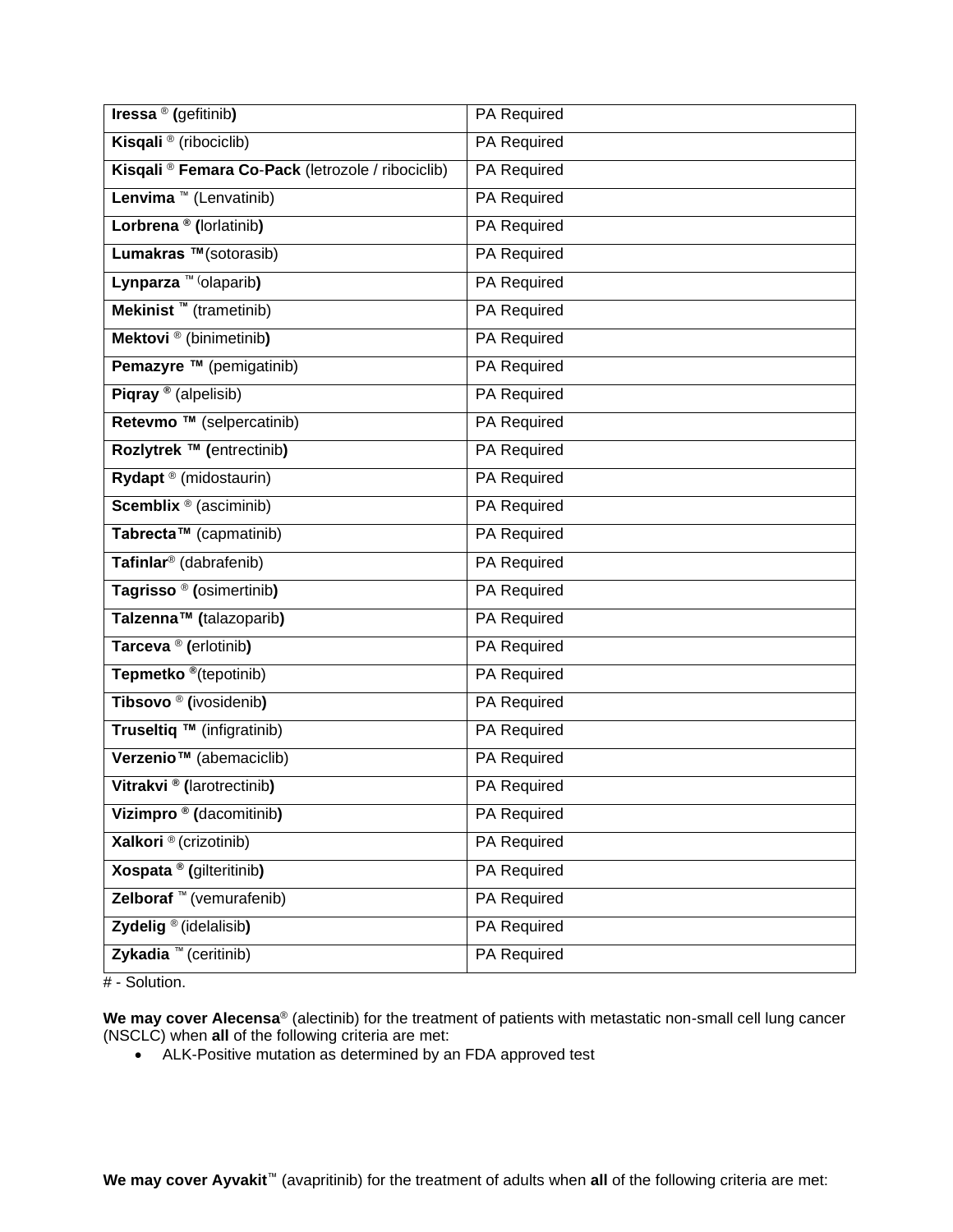- PDGFRA Exon 18 Mutation-Positive Unresectable or Metastatic Gastrointestinal Stromal Tumor (GIST), including PDGFRA D842V mutations
- **OR**
	- Advanced Systemic Mastocytosis (AdvSM)
		- 1. AdvSM includes patients with aggressive systemic mastocytosis (ASM), systemic mastocytosis with an associated hematological neoplasm (SM-AHN), and mast cell leukemia (MCL)

**We may cover Alunbrig ™ (**brigatinib**)** the treatment of adult patients with anaplastic lymphoma kinase (ALK)-positive metastatic non-small cell lung cancer (NSCLC) when **all** of the following criteria are met:

• Susceptible ALK genetic mutation confirmed by an FDA test

**We may cover Balversa® (**erdafitinib**)** the treatment of adult patients with locally advanced or metastatic urothelial carcinoma when **all** of the following criteria are met:

- Susceptible fibroblast growth factor receptors genetic alterations type 2 or type 3 (FGFR3 or FGFR2) confirmed by an FDA test, **AND**
- Progressed during or following at least one line of prior platinum-containing chemotherapy, including within 12 months of neoadjuvant or adjuvant platinum-containing chemotherapy.

**We may cover Braftovi**™ (encorafenib) for the treatment of patients when **all** of the following criteria are met:

- Diagnosis of unresectable or metastatic melanoma, And
- BRAF V600E or V600K mutation as determined by an FDA approved test, And
- Used in combination with binimetinib **(**Mektovi®**)**

**OR**

- Diagnosis of metastatic colorectal cancer (CRC), And
- Used in combination with cetuximab (Erbitux<sup>®</sup>), And
- BRAF V600E mutation, as detected by an FDA-approved test, And
- after prior therapy

**We may cover Copiktra™** (**duvelisib**) for the treatment of adult patients with relapsed or refractory Chronic Lymphocytic Leukemia (CLL), or Small Lymphocytic Lymphoma (SLL) when **all** of the following criteria are met:

- Age 18 years of age or older
- Documented use of at least two prior therapies

**We may cover Cotellic™** (cobimetinib) for the treatment of patients only with unresectable or metastatic melanoma when **all** of the following criteria are met:

- BRAF V600E or V600K mutation as determined by an FDA approved test, And
- Used in combination with vemurafenib.

**We may cover erlotinib** for the first-line treatment of patients with metastatic non-small cell lung cancer (NSCLC) with epidermal growth factor receptor (EGFR) exon 19 deletion or exon 21 L858R substitution mutations as detected by an FDA-approved test when **all** of the following criteria are met:

The patient has a documented diagnosis of NSCLC and

• The patient has either Exon 19 Deletion or Exon 21 L858R Substitution confirmed by an FDA test **OR**

**We may cover erlotinib** for the first-line treatment of patients with locally advanced, unresectable or metastatic pancreatic cancer.

**Tarceva (**erlotinib) may be covered if the member has tried and failed generic erlotinib.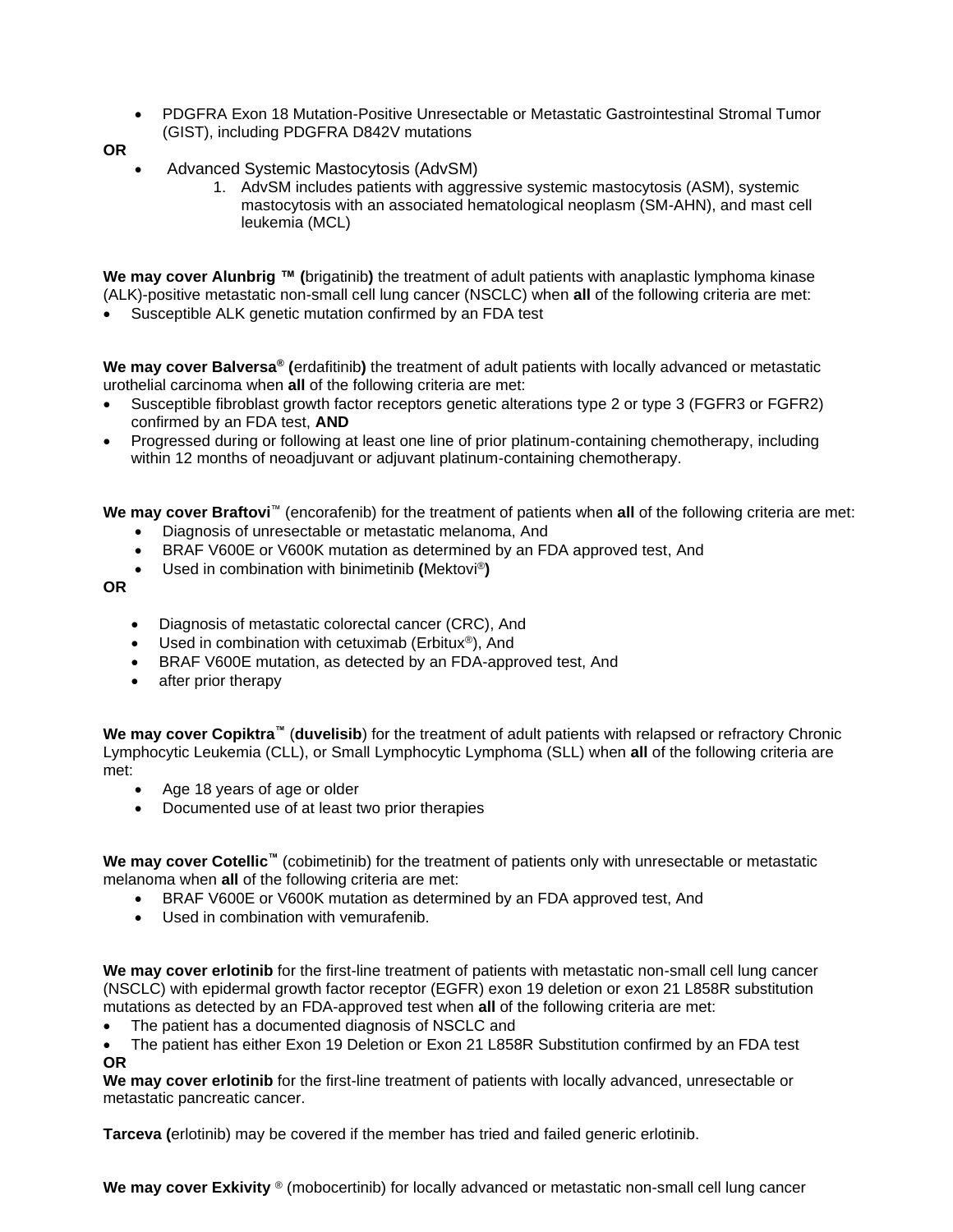(NSCLC) when **all** of the following criteria are met:

- Progressed on or after platinum-based chemotherapy, **AND**
- epidermal growth factor receptor (EGFR) exon 20 insertion mutation detected by an FDA-approved test.

**We may cover Farydak**® (Panobinostat) a histone deacetylase inhibitor when **all** of the following criteria are met:

- is indicated for the treatment of patients with multiple myeloma who have received at least 2 prior regimens,
- including, bortezomib and an immunomodulatory agent,
- Used in combination with bortezomib and dexamethasone.

**We may cover Gavreto™ (**pralsetinib**)** for the treatment when **all** of the following criteria are met:

• Age 18 years of age or older, **AND**

• Confirmed diagnosis of metastatic RET fusion-positive non-small cell lung cancer (NSCLC)

## **OR**

- Age 12 years of age or older, **AND**
- Confirmed diagnosis of advanced or metastatic RET-mutant medullary thyroid cancer (MTC) who require systemic therapy

#### **OR**

- Age 12 years of age or older, **AND**
- Confirmed diagnosis of advanced or metastatic RET fusion-positive thyroid cancer, **AND**
- requires systemic therapy and who are radioactive iodine-refractory

**We may cover Gilotrif**® **(**afatinib**)** for the first-line treatment of patients with metastatic non-small cell lung cancer (NSCLC) whose tumors have non-resistant epidermal growth factor receptor (EGFR) mutations as detected by an FDA-approved test when **all** of the following criteria are met:

- The patient has a documented diagnosis of NSCLC
- The patient has epidermal growth factor receptor (EGFR) mutations confirmed by an FDA test

**We may cover Ibrance™ (**palbociclib**)** for the treatment of HR-positive, HER2-negative advanced or metastatic breast cancer as indicated in its FDA approved label when used in combination with cancer when **all** of the following criteria are met:

• an aromatase inhibitor as initial endocrine-based therapy in postmenopausal women or in men, **OR**

• fulvestrant in patients with disease progression following endocrine therapy.

**We may cover Idhifa**® **(**enasidenib**)** for the treatment of adult patients with relapsed or refractory acute myeloid leukemia (AML) when **all** of the following criteria are met:

Age 18 years of age or older

#### **AND**

• An isocitrate dehydrogenase-2 (IDH2) mutation as determined by an FDA approved test

**We may cover Iressa® (**gefitinib**)** for the first-line treatment of patients with metastatic non-small cell lung cancer (NSCLC) with epidermal growth factor receptor (EGFR) exon 19 deletion or exon 21 L858R substitution mutations as detected by an FDA-approved test when **all** of the following criteria are met:

- The patient has a documented diagnosis of NSCLC
- The patient has either Exon 19 Deletion or Exon 21 L858R Substitution confirmed by an FDA test

**We may cover Kisqali**® **(**ribociclib**)** for the treatment of HR-positive, HER2-negative advanced or metastatic breast cancer when **all** of the following criteria are met:

• Used in Combination with an aromatase inhibitor for the treatment of pre/perimenopausal or postmenopausal women with hormone receptor (HR)-positive, human epidermal growth factor receptor 2 (HER2)-negative advanced or metastatic breast cancer, as initial endocrine-based therapy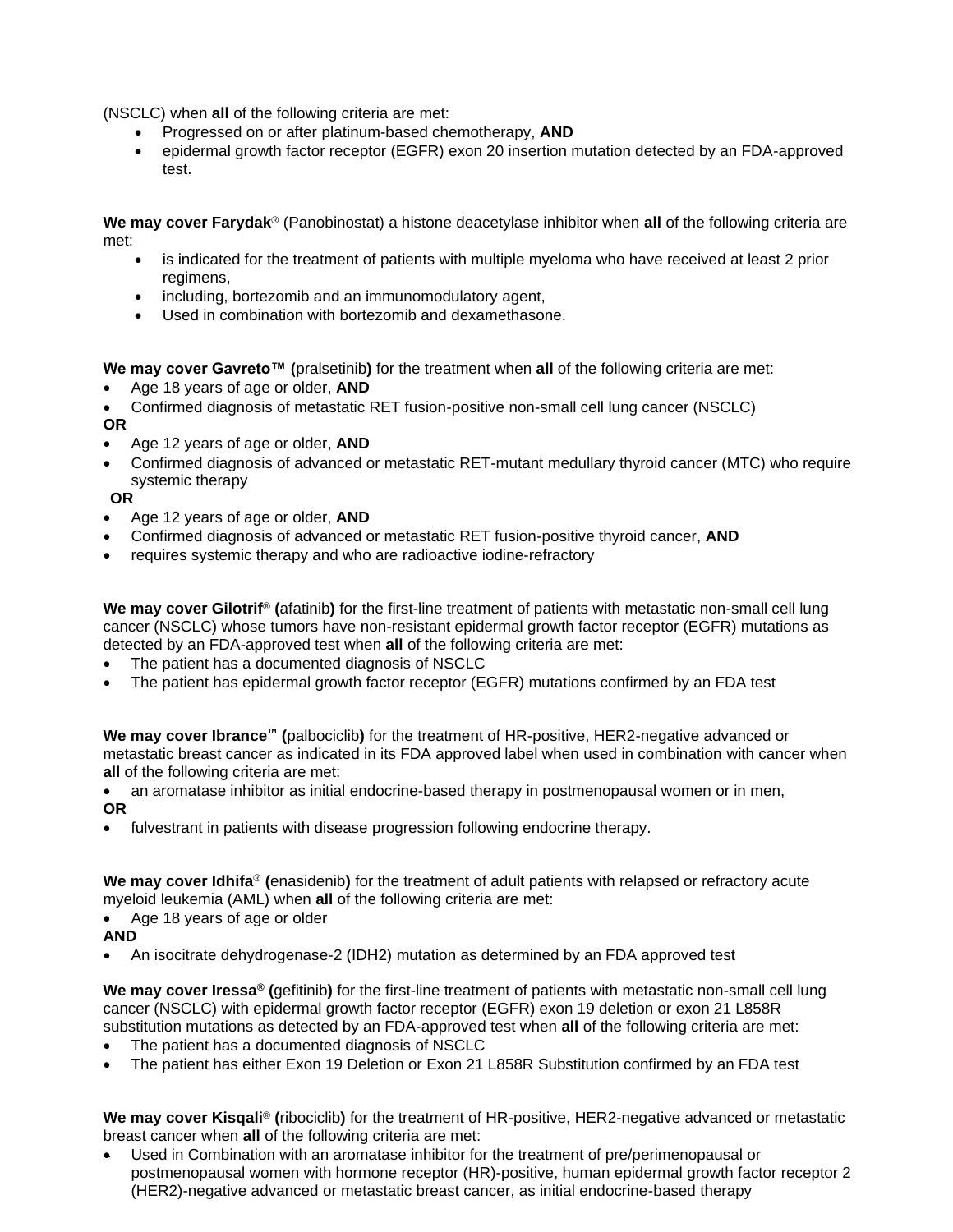## **OR**

• Used in Combination with fulvestrant for the treatment of postmenopausal women with HR-positive, HER2-negative advanced or metastatic breast cancer, as initial endocrine-based therapy or following disease progression on endocrine therapy

**We may cover Kisqali**® **Femara Co-Pack (**letrozole and ribociclib**)** for the treatment of initial endocrinebased therapy for HR-positive, HER2-negative advanced or metastatic breast cancer when **all** of the following criteria are met:

Patient is a pre/perimenopausal or Postmenopausal woman

**We may cover Lenvima™ (**Lenvatinib**)** for the treatment of:

• Locally recurrent or metastatic, progressive, radioactive iodine-refractory differentiated thyroid cancer. **Or**

• Advanced renal cell carcinoma (RCC) in combination with Everolimus following one prior antiangiogenic therapy.

**Or**

• Unresectable hepatocellular carcinoma (HCC).

**Or**

• In combination with pembrolizumab (Keytruda®), is indicated for the treatment of patients with advanced endometrial carcinoma that is not microsatellite instability-high (MSI-H) or mismatch repair deficient (dMMR), who have disease progression following prior systemic therapy and are not candidates for curative surgery or radiation.

**We may cover Lorbrena® (**lorlatinib**)** for the treatment of patients with anaplastic lymphoma kinase (ALK) positive metastatic non-small cell lung cancer (NSCLC) or as first-line anaplastic lymphoma kinase (ALK) positive non-small cell lung cancer (NSCLC) when **all** of the following criteria is met:

• Documentation of ALK-positive NSCLC as detected by an FDA approved test

**We may cover Lumakras ™ (**sotorasib**)** for the treatment of patients with *KRAS G12C*-mutated locally advanced or metastatic non-small cell lung cancer (NSCLC) when **all** of the following criteria is met:

- Documentation of KRAS G12C mutation as detected by an FDA approved test
- The Patient has received at least one prior systemic therapy

**We may cover Lynparza™ (**olaparib**)** for the treatment of ovarian cancer when **all** of the following criteria are met:

• Used for the maintenance treatment of adult patients with deleterious or suspected deleterious germline or somatic BRCA-mutated (gBRCAm or sBRCAm) as detected by an FDA test, advanced epithelial ovarian, fallopian tube or primary peritoneal cancer who are in complete or partial response to first-line platinum-based chemotherapy. Select patients with gBRCAm advanced epithelial ovarian, fallopian tube or primary peritoneal cancer for therapy based on an FDA-approved companion diagnostic for Lynparza.

Or

Used in combination with bevacizumab (Avastin<sup>®</sup>) for the maintenance treatment of adult patients with advanced epithelial ovarian, fallopian tube or primary peritoneal cancer who are in complete or partial response to first-line platinum-based chemotherapy and whose cancer is associated with homologous recombination deficiency (HRD)-positive status defined by either: a deleterious or suspected deleterious BRCA mutation, and/or genomic instability.

Or

• Used for the maintenance treatment of adult patients with recurrent epithelial ovarian, fallopian tube or primary peritoneal cancer, who are in complete or partial response to platinum-based chemotherapy.

Or

• Used for the treatment of adult patients with deleterious or suspected deleterious gBRCAm advanced ovarian cancer who have been treated with three or more prior lines of chemotherapy.

Or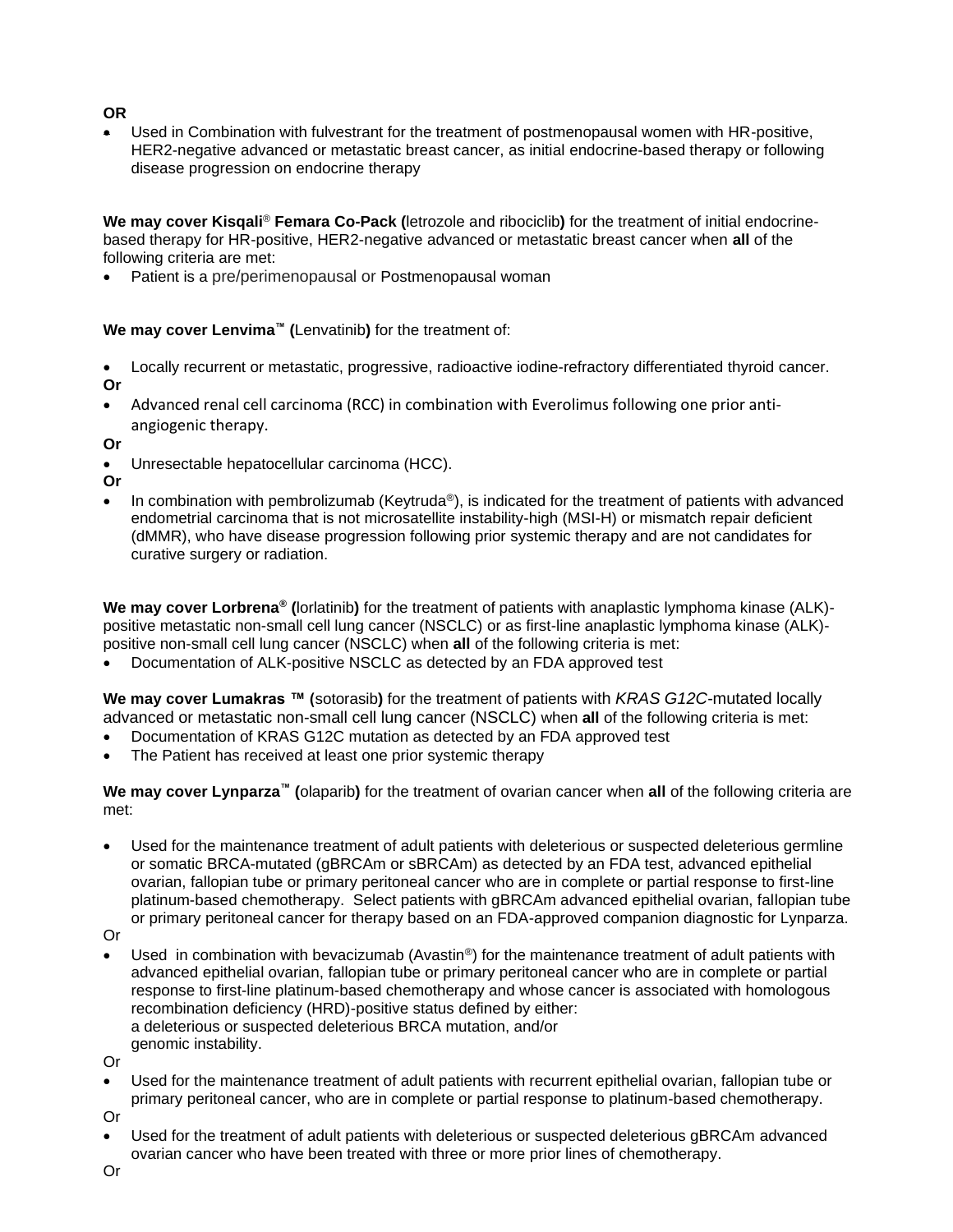• Used in patients with deleterious or suspected deleterious gBRCAm, human epidermal growth factor receptor 2 (HER2)-negative metastatic breast cancer who have previously been treated with chemotherapy in the neoadjuvant, adjuvant or metastatic setting. Patients with hormone receptor (HR) positive breast cancer should have been treated with a prior endocrine therapy or be considered inappropriate for endocrine treatment.

Or

• Used for the maintenance treatment of adult patients with deleterious or suspected deleterious gBRCAm metastatic pancreatic adenocarcinoma whose disease has not progressed on at least 16 weeks of a firstline platinum-based chemotherapy regimen. Select patients for therapy based on an FDA-approved companion diagnostic for Lynparza.

#### Or

• Used for the treatment of adult patients with deleterious or suspected deleterious germline or somatic homologous recombination repair (HRR) gene-mutated metastatic castration-resistant prostate cancer (mCRPC) who have progressed following prior treatment with enzalutamide (Xtandi®) or abiraterone (Zytiga®). Select patients for therapy based on an FDA-approved companion diagnostic for Lynparza

**We may cover Mekinist™** (trametinib) for treatment when all of the following criteria are met<sup>5</sup>:

- Safety and effectiveness have not been established in pediatric patients,
- as a single agent in BRAF-inhibitor treatment-naïve patients or in combination with dabrafenib (Tafinlar<sup>®</sup>), for the treatment of patients with unresectable or metastatic melanoma with BRAF V600E or V600K mutations, as detected by an FDA-approved test

**OR**

- In combination with dabrafenib (Tafinlar®), for the adjuvant treatment of patients with melanoma with BRAF V600E or V600K mutations, as detected by an FDA-approved test, and involvement of lymph node(s), following complete resection.
- **OR**
- In combination with dabrafenib (Tafinlar®), for the treatment of patients with metastatic non-small cell lung cancer (NSCLC) with BRAF V600E mutation as detected by an FDA-approved test.

#### **OR**

• In combination with dabrafenib (Tafinlar®), for the treatment of patients with locally advanced or metastatic anaplastic thyroid cancer (ATC) with BRAF V600E mutation and with no satisfactory locoregional treatment options

**We may cover Mektovi**® (binimetinib**)** for the treatment of patients only with unresectable or metastatic melanoma when **all** of the following criteria are met:

- BRAF V600E or V600K mutation as determined by an FDA approved test, And
- Used in combination with encorafenib (Braftovi™).

**We may cover Pemazyre™ (**pemigatinib**)** for the treatment of adults with previously treated, unresectable locally advanced or metastatic cholangiocarcinoma with when **all** of the following criteria are met:

- Confirmed diagnosis of unresectable locally advanced or metastatic cholangiocarcinoma, **AND**
- a fibroblast growth factor receptor 2 (FGFR2) fusion or other rearrangement as detected by an FDA-approved test, **AND**
- Document previous treatment

**We may cover Piqray**® (alpelisib) for the treatment of postmenopausal women, and men, with hormone receptor (HR)-positive, human epidermal growth factor receptor 2 (HER2)-negative, PIK3CA-mutated, advanced or metastatic breast cancer when **all** of the following criteria are met:

- Following progression on or after an endocrine-based regimen
- Catalytic alpha-subunit of phosphatidylinositol-3-kinase (PIK3CA) mutation is present as detected from an FDA approved test
- Used in combination with fulvestrant (Faslodex  $\circledast$ )

**We may cover Retevmo™ (**selpercatinib**)** for the treatment when **all** of the following criteria are met: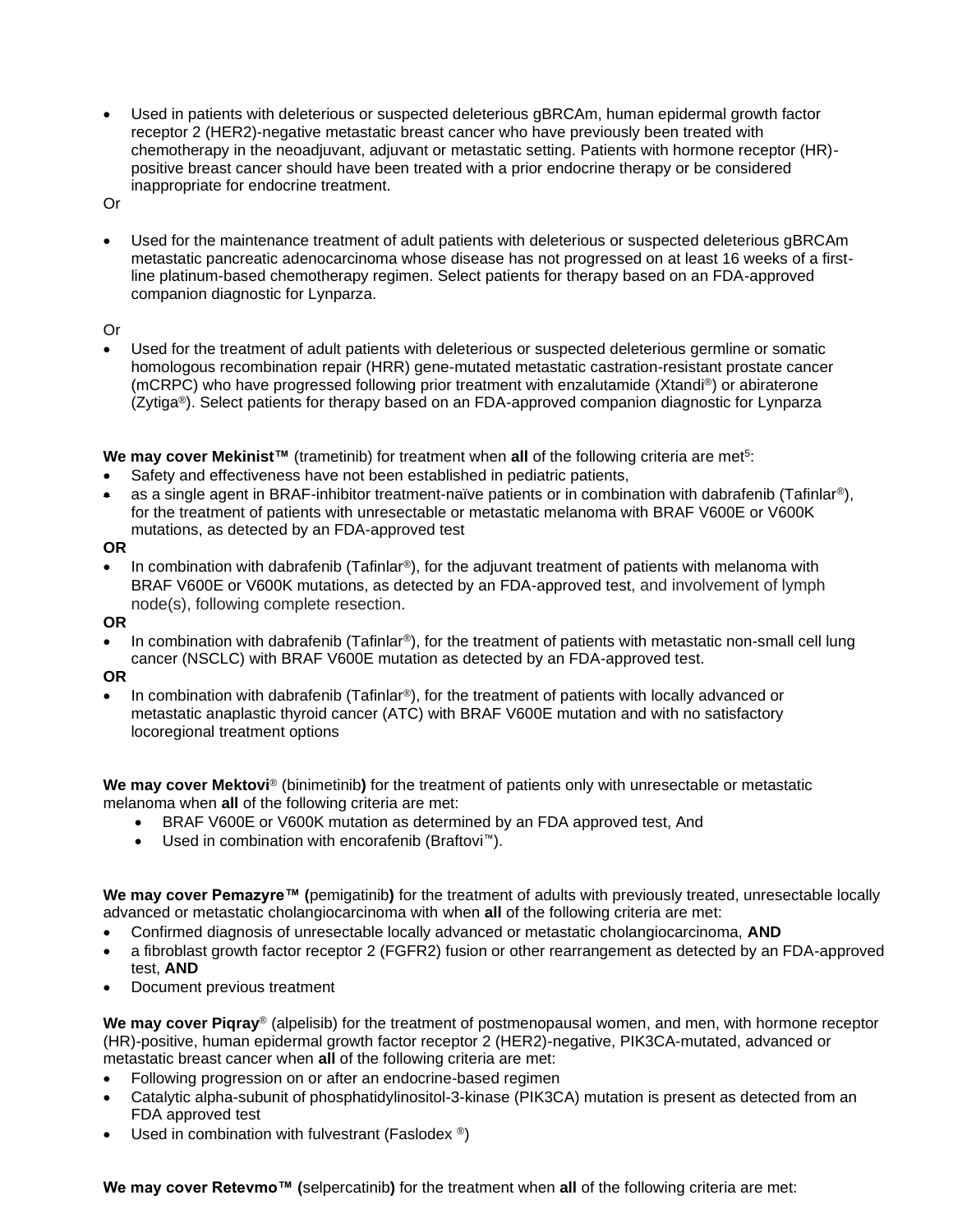- Age 18 years of age or older, **AND**
- Confirmed diagnosis of metastatic RET fusion-positive non-small cell lung cancer (NSCLC)

#### **OR**

- Age 12 years of age or older, **AND**
- Confirmed diagnosis of advanced or metastatic RET-mutant medullary thyroid cancer (MTC) who require systemic therapy

#### **OR**

- Age 12 years of age or older, **AND**
- Confirmed diagnosis of advanced or metastatic RET fusion-positive thyroid cancer, **AND**
- requires systemic therapy and who are radioactive iodine-refractory

## **We may cover Rozlytrek™ (**entrectinib**)** for the treatment when **all** the following criteria are met:

- The patient is 12 years of age and older with solid tumors and has a neurotrophic receptor tyrosine kinase (NTRK) gene fusion without a known acquired resistance mutation as determined by an FDA approved test
	- **AND**
- The patient is metastatic or where surgical resection is likely to result in severe morbidity **AND**
- The patient has no satisfactory alternative treatments or that have progressed following treatment

## **OR**

• The patient is an adult with metastatic non-small cell lung cancer (NSCLC) whose tumors are ROS1-positive as determined by an FDA approved test

#### **We may cover Rydapt**® (midostaurin) when **all** of the following criteria are met:

- A diagnosis of acute myeloid leukemia (AML) that is FLT3 mutation-positive
- Documentation of the above diagnosis from an FDA approved test.
- Used in combination with standard cytarabine and daunorubicin induction and cytarabine consolidation

## **We may cover Scemblix**™ (asciminib) when **all** of the following criteria are met:

- Age 18 years of age or older, **AND**
- Philadelphia chromosome-positive chronic myeloid leukemia (Ph+ CML) in chronic phase (CP), previously treated with two or more tyrosine kinase inhibitors (TKIs)

#### **OR**

• Ph+ CML in CP with the T315I mutation.

## **We may cover Tabrecta**™ (capmatinib) when **all** of the following criteria are met:

- Age 18 years of age or older, **AND**
- Confirmed Diagnosis of metastatic non-small cell lung cancer (NSCLC)
- Documentation of a mutation that leads to mesenchymal-epithelial transition (MET) exon 14 skipping from an FDA approved test.

**We may cover Tafinlar**® (dabrafenib) for the treatment of unresectable or metastatic melanoma when **all** of the following criteria are met<sup>6</sup>:

- Unresectable or metastatic melanoma with BRAF V600E mutation as detected by an FDA-approved test,
- Not indicated for treatment of patients with wild-type BRAF melanoma,
- Safety and effectiveness have not been established in pediatric patients.

#### **OR**

In combination with trametinib (Mekinist®), for the adjuvant treatment of patients with melanoma with BRAF V600E or V600K mutations, as detected by an FDA-approved test.

**OR**

In combination with trametinib (Mekinist®), for the treatment of patients with locally advanced or metastatic anaplastic thyroid cancer (ATC) with BRAF V600E mutation and with no satisfactory locoregional treatment options.

**We may cover Tagrisso (**osimertinib**)** for the first-line treatment of patients with metastatic non-small cell lung cancer (NSCLC) with epidermal growth factor receptor (EGFR) exon 19 deletion or exon 21 L858R substitution mutations as detected by an FDA-approved test when **all** of the following criteria are met: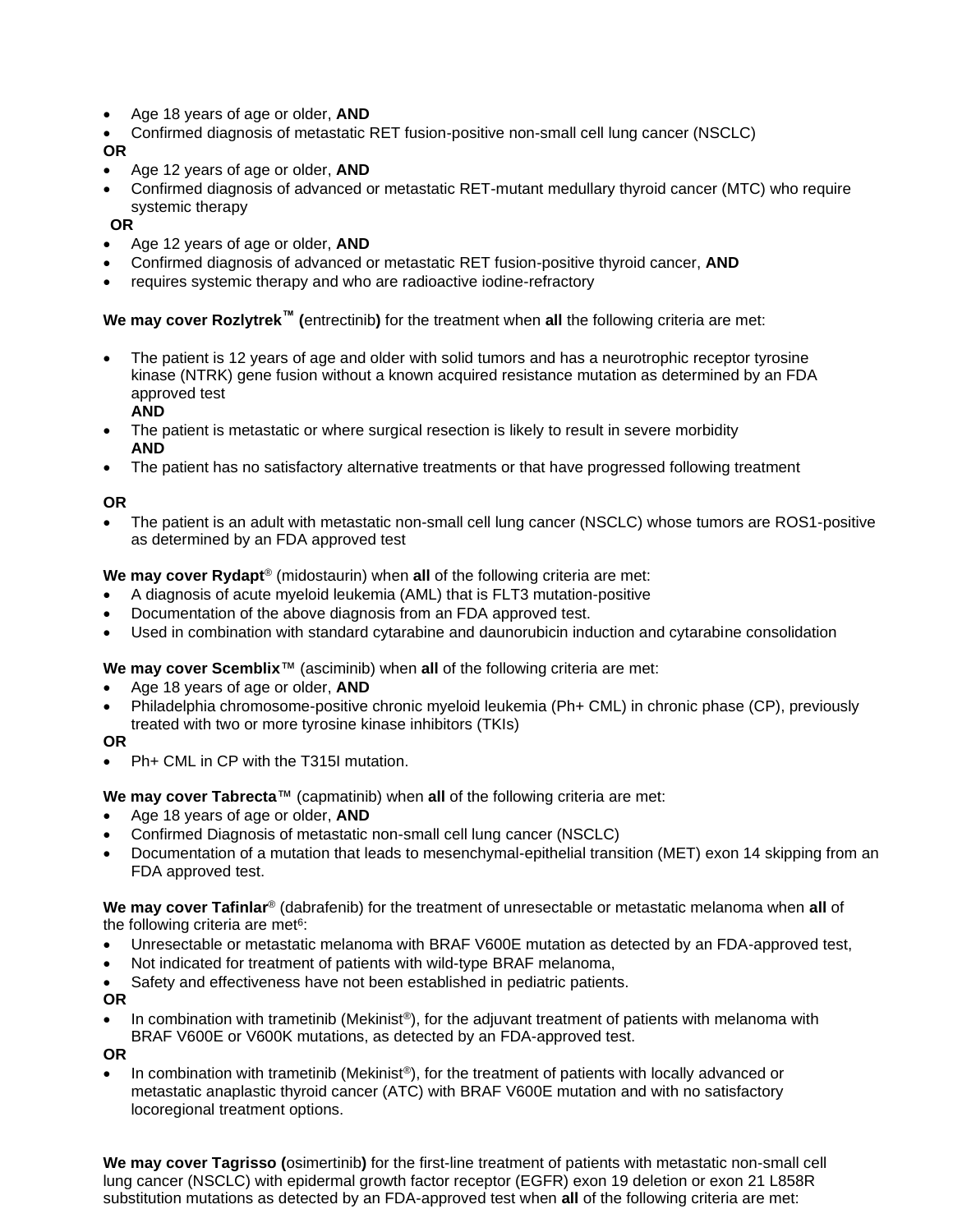• The patient has a documented diagnosis of NSCLC and

• The patient has either Exon 19 Deletion or Exon 21 L858R Substitution confirmed by an FDA test **OR**

- The patient has a documented diagnosis of NSCLC and,
- The patient has EGFR T790M mutation-positive, as confirmed by an FDA test and,
- The patient has progressed on or after EGFR tyrosine kinase inhibitor (TKI) therapy

**We may cover Talzenna™ (**talazoparib**)** for the treatment of adult patients with deleterious or suspected deleterious germline breast cancer susceptibility gene (BRCA)-mutated (gBRCAm) human epidermal growth factor receptor 2 (HER2)-negative locally advanced or metastatic breast cancer when **all** of the following criteria are met:

- Age 18 years of age or older
- The patient has deleterious or suspected deleterious germline breast cancer susceptibility gene (BRCA)mutated (gBRCAm) confirmed by an FDA test
- The patient is HER2-negative confirmed by an FDA test

**We may cover Tepmetko** ® **(**tepotinib**)** for the treatment of adult patients with metastatic non-small cell lung cancer (NSCLC) harboring mesenchymal-epithelial transition (MET) exon 14 skipping alterations when **all** of the following criteria are met:

- Age 18 years of age or older, **AND**
- Confirmed Diagnosis of metastatic non-small cell lung cancer (NSCLC)
- Documentation of a mutation that leads to mesenchymal-epithelial transition (MET) exon 14 skipping from an FDA approved test.

**We may cover Tibsovo**® **(**ivosidenib**)** for the treatment of patients only with relapsed or refractory acute myeloid leukemia (AML) when **all** of the following criteria are met:

- Susceptible isocitrate dehydrogenase-1 (IDH1) mutation as detected by an FDA-approved test.
- newly diagnosed acute myeloid leukemia (AML) with a susceptible isocitrate dehydrogenase-1 (IDH1) mutation as detected by an FDA-approved test in adult patients who are ≥ 75 years old or who have comorbidities that preclude use of intensive induction chemotherapy.

**We may cover Truseltiq**® **(**infigratinib**)** for the treatment of adults with previously treated, unresectable locally advanced or metastatic cholangiocarcinoma with a fibroblast growth factor receptor 2 (FGFR2) fusion or other rearrangement when **all** of the following criteria are met:

• Documentation of fibroblast growth factor receptor 2 (FGFR2) mutation as detected by an FDA approved test

**We may cover Vitrakvi® (**larotrectinib**)** for the treatment of adult and pediatric patients with solid tumors when **all** the following criteria are met:

- The patient has a neurotrophic receptor tyrosine kinase (NTRK) gene fusion without a known acquired resistance mutation as determined by an FDA approved test
- The patient is metastatic or where surgical resection is likely to result in severe morbidity
- The patient has no satisfactory alternative treatments or that have progressed following treatment

**We may cover Vizimpro® (**dacomitinib**)** for the first-line treatment of patients with metastatic non-small cell lung cancer (NSCLC) with epidermal growth factor receptor (EGFR) exon 19 deletion or exon 21 L858R substitution mutations as detected by an FDA-approved test when **all** of the following criteria are met:

- The patient has a documented diagnosis of NSCLC
- The patient has either Exon 19 Deletion or Exon 21 L858R Substitution confirmed by an FDA test

**We may cover Verzenio™** (abemaciclib) when all of the following criteria are met:

• Used with endocrine therapy (tamoxifen or an aromatase inhibitor) for the adjuvant treatment of adult patients with hormone receptor (HR)-positive, human epidermal growth factor receptor 2 (HER2) negative, node-positive, early breast cancer at high risk of recurrence and a Ki-67 score ≥20% as determined by an FDA approved test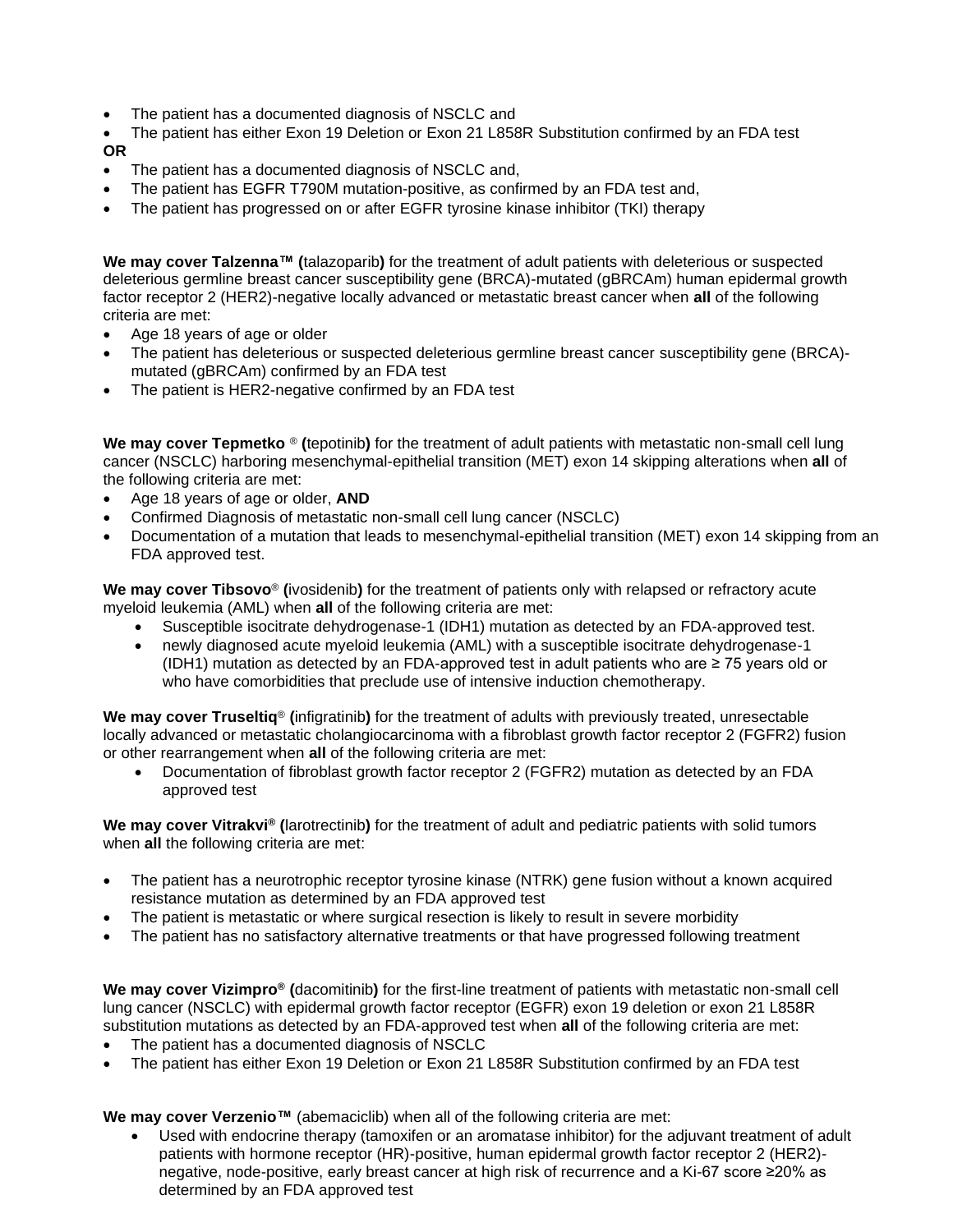**OR**

• Used as initial endocrine-based therapy for postmenopausal women with hormone receptor-positive (HR+), HER-2 negative, advanced metastatic breast cancer, when used in combination with an aromatase inhibitor

**OR**

• Used in combination with fulvestrant for the treatment of women with hormone receptor (HR) positive, human epidermal growth factor receptor 2 (HER2)-negative advanced or metastatic breast cancer with disease progression following endocrine therapy.

**OR**

• Used as monotherapy for the treatment of adult patients with HR-positive, HER2-negative advanced or metastatic breast cancer with disease progression following endocrine therapy and prior chemotherapy in the metastatic setting.

# We may cover Xalkori® (crizotinib) or when all of the following criteria are met<sup>2</sup>:

- Age 18 years of age for older for the treatment of locally advanced or metastatic nonsmall cell lung cancer (NSCLC)
- Age 1 years of age for older for the treatment of relapsed or refractory, systemic anaplastic large cell lymphoma (ALCL) that is anaplastic lymphoma kinase positive (ALK+)

## **AND**

• Documentation of ALK-positive as detected by an FDA approved test,

**OR**

• Documentation of ROS1-positive metastatic NSCLC as detected by an FDA approved test.

**We may cover Zelboraf™ (**vemurafenib**)** for the treatment of patients when **all** of the following criteria are met<sup>1</sup>:

- Diagnosis of unresectable melanoma, metastatic melanoma **OR** Erdheim-Chester Disease (ECD)
- Documentation of BRAF V600E mutation detected by an FDA-approved test,
- Safety and efficacy in pediatric patients below the age of 18 have not been established.

**We may cover Xospata®** (gilteritinib) for the treatment of patients when all of the following criteria are met<sup>1</sup>:

- Diagnosis of relapsed or refractory acute myeloid leukemia (AML)
- Documentation of FMS-like tyrosine kinase 3 (FLT3) mutation detected by an FDA-approved test,
- Age 18 years of age or older

**We may cover Zykadia™ (**ceritinib**)** ZYKADIA is indicated for the treatment of patients with metastatic non-small cell lung cancer (NSCLC) whose tumors are anaplastic lymphoma kinase (ALK)-positive as detected by an FDA-approved test when **all** of the following criteria are met:

• Age 18 years of age or older.

**AND**

• The tumors are anaplastic lymphoma kinase (ALK)-positive.

## **We may cover ZYDELIG® (**idelalisib**) as indicated in its FDA approved label:**

• Relapsed Chronic Lymphocytic Leukemia -- Zydelig is indicated, in combination with rituximab, for the treatment of patients with relapsed chronic lymphocytic leukemia (CLL) for whom rituximab alone would be considered appropriate therapy due to other co-morbidities.

**OR**

• Relapsed Follicular B-cell non-Hodgkin Lymphoma -- Zydelig is indicated for the treatment of patients with relapsed follicular B-cell non-Hodgkin lymphoma (FL) who have received at least two prior systemic therapies;

**OR**

Relapsed Small Lymphocytic Lymphoma -- Zydelig is indicated for the treatment of patients with relapsed small lymphocytic lymphoma (SLL) who have received at least two prior systemic therapies.

We do not cover the above drugs for other conditions not listed above.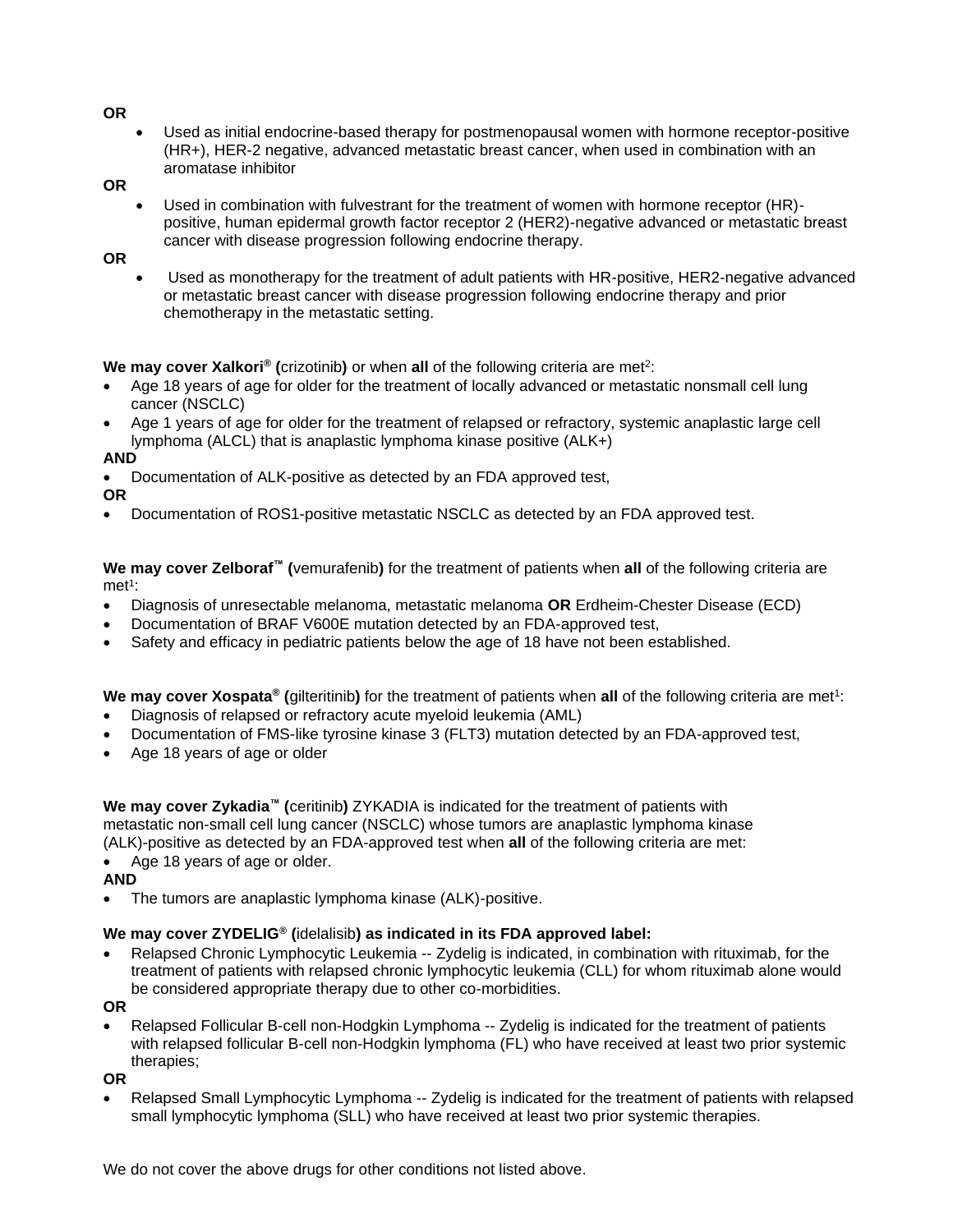#### **Other Information**

Blue Cross Blue Shield of Massachusetts (BCBSMA\*) members (other than Medex®; Blue MedicareRx, Medicare Advantage plans that include prescription drug coverage) will be required to fill their prescriptions for the above medications at one of the providers in our retail specialty pharmacy network, see link below:

#### [Link to Specialty Pharmacy List](https://www.bluecrossma.org/medical-policies/sites/g/files/csphws2091/files/acquiadam-assets/051%20Pharmacy%20Specialty%20List%20prn.pdf)

#### **Individual Consideration**

All our medical policies are written for the majority of people with a given condition. Each policy is based on medical science. For many of our medical policies, each individual's unique clinical circumstances may be considered in light of current scientific literature. Physicians may send relevant clinical information for individual patients for consideration to:

Blue Cross Blue Shield of Massachusetts Pharmacy Operations Department 25 Technology Place Hingham, MA 02043 Tel: 1-800-366-7778 Fax: 1-800-583-6289

# **Prior Authorization Information**

#### **Outpatient**

For services described in this policy, see below for products where prior authorization **IS REQUIRED** if the procedure is performed **outpatient**.

|                                              | <b>Outpatient</b>                |
|----------------------------------------------|----------------------------------|
| <b>Commercial Managed Care (HMO and POS)</b> | Prior authorization is required. |
| <b>Commercial PPO and Indemnity</b>          | Prior authorization is required. |

| Date     | <b>Action</b>                                                                             |
|----------|-------------------------------------------------------------------------------------------|
| 4/2022   | Updated to remove FL indication for Copiktra ™.                                           |
| 2/2022   | Updated to add Scemblix to the policy and remove PA for Koselugo.                         |
| 1/2022   | Updated to add Alunbrig ™ and Exkivity ™ to the policy and a new indication for           |
|          | Verzenio. Clarified the incorrect note for Tarceva from 1/1/2021.                         |
| 10/2021  | Updated to include new Indication for Ayvakit ™.                                          |
| 8/2021   | Updated to include Lumakras ™ and Truseltiq ™ to the policy.                              |
| 7/2021   | Updated to include new indication for Lorbrena and to move Opdivo to medical policy 099.  |
| 4/2021   | Updated to add new indication for Xalkori, a new indication for Opdivo, and to add        |
|          | Tepmetko to the policy.                                                                   |
| 1/1/2021 | Updated Tarceva®, to add Gavreto™, add a new indication for Opdivo® and to remove         |
|          | one Opdivo <sup>®</sup> Indication because it failed its confirmatory trial.              |
| 10/2020  | Updated to add new Opdivo <sup>®</sup> indication.                                        |
| 9/2020   | Updated to include new Braftovi® Indication, Lynparza® indication and Opdivo® indication. |
|          | Added Pemazyre™, Retevmo™, and Tabrecta™ to the policy.                                   |

# <span id="page-9-0"></span>**Policy History**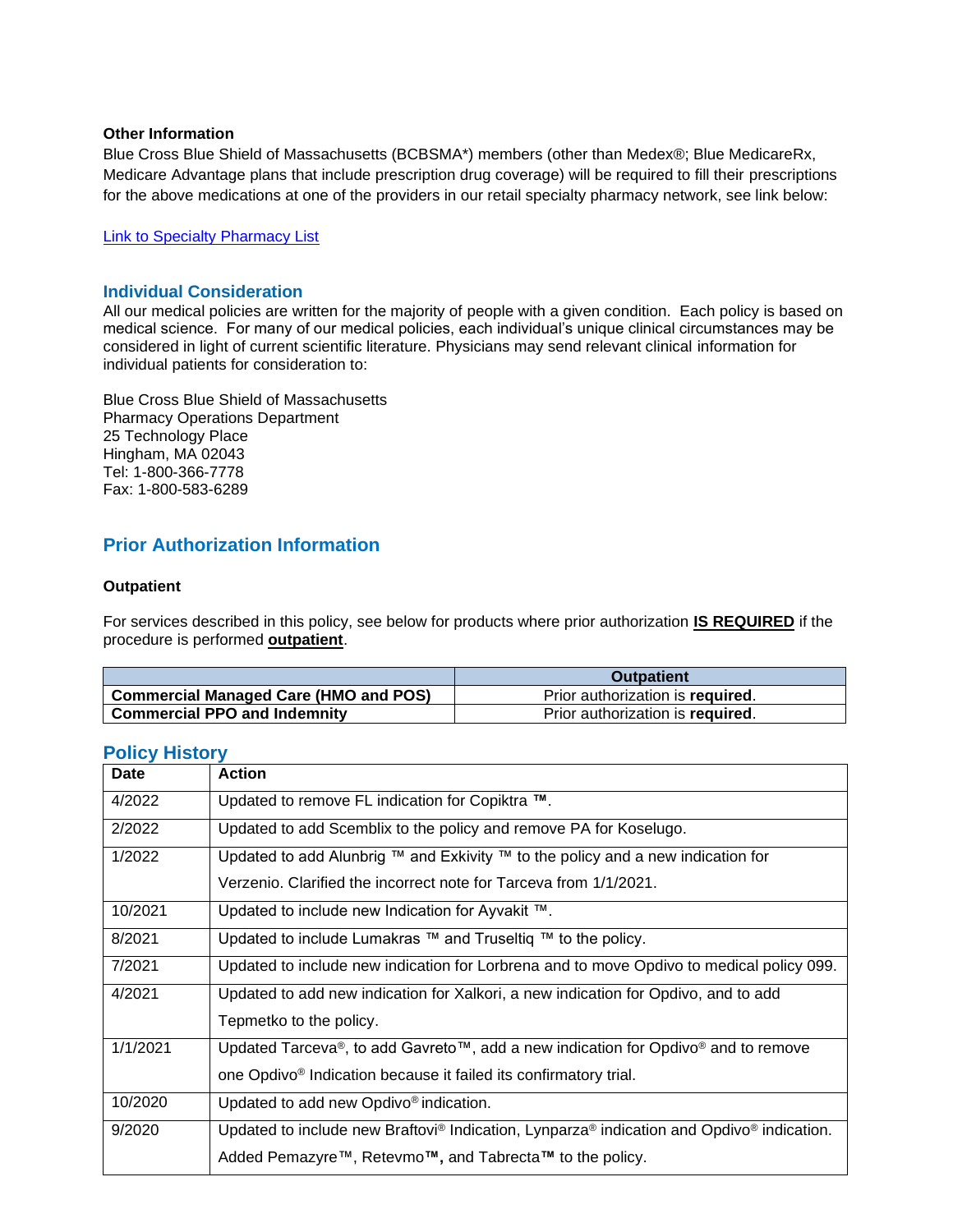| 6/2020  | Updated to include new HCC indication with Yervoy® for Opdivo® and to add Koselugo™                  |
|---------|------------------------------------------------------------------------------------------------------|
|         | to the policy.                                                                                       |
| 4/2020  | Updated to include the new indication for Lynparza® and to add Ayvakit™ to the policy.               |
| 2/2020  | Updated to add erlotinib and place the generic in front of the brand.                                |
| 1/2020  | Updated to include Rozlytrek™ to the policy and to add indications to Lenvima™ &                     |
|         | Mekinist <sup>™</sup> & Step to Inrebic.                                                             |
| 8/2019  | Updated to add new Tibsovo® indication and to add Pigray & Balversa to the policy.                   |
| 7/2019  | Updated to add Iressa®, Gilotrif®, Tarceva®, & Tagrisso® to the policy.                              |
| 2/2019  | Updated to include Copiktra™, Lorbrena®., Talzenna™, Vitrakvi®, Vizimpro®, Xospata®                  |
|         | and a new indication for Lynparza™.                                                                  |
| 11/2018 | Updated to include Braftovi <sup>™</sup> , Mektovi®, & Tibsovo® to the policy.                       |
| 9/2018  | Clarified Ibrance™ indications and added new indications for Kisqali®, Lenvima, Mekinist,            |
|         | Opdivo, and Tafinlar. Also, remove Prior Auth requirements for Venclexta.                            |
| 5/2018  | Updated to include new indication for Verzenio <sup>™</sup> .                                        |
| 2/2018  | Updated to include Verzenio <sup>™</sup> and new indications for Lynparza <sup>™</sup> .             |
| 1/2018  | Updated for new indications of Alecensa® and Zelboraf <sup>™</sup> .                                 |
| 11/2017 | Updated to clarify Venclexta™ criteria and include Idhifa® plus change Walgreen's                    |
|         | Specialty name.                                                                                      |
| 10/2017 | Updated for new indications, added Rydapt®, to remove Step requirement for Xtandi®,                  |
| 9/2017  | Moved Erbitux <sup>®</sup> & Vectibix <sup>®</sup> to Medical policy 033.                            |
| 7/2017  | Updated address for Pharmacy Operations and added Kisqali® & Kisqali® Femara.                        |
| 5/2017  | Updated to add new Opdivo® indication (mUC).                                                         |
| 11/2016 | Moved 114 (Erbitux® & Vectibix®) into this policy and new indication for Opdivo®.                    |
| 10/2016 | Updated to include Venclexta <sup>™</sup> & update Opdivo <sup>®</sup> Indications.                  |
| 6/2016  | Updated to include Alecensa® & update Opdivo® Indications.                                           |
| 4/2016  | Updated to include Cotellic <sup>™</sup> and additional indication for Ibrance™, Opdivo® & Xalkori®. |
| 7/2015  | Updated to include All Cancer Policies and added Farydak® and Lenvima™.                              |
| 2/2014  | Updated Onco360 name and removed Curascript in Specialty Pharmacy section.                           |
| 1/2014  | Updated. To include Mekinist™ and Tafinlar®.                                                         |
| 1/2013  | New Policy, effective 1/1/2013.                                                                      |

# <span id="page-10-0"></span>**References**

- 1. Zelboraf™ [package insert]. South San Francisco, CA: Genentech, USA, Inc.: 2012.
- 2. Chapman PB, Hauschild A, Robert C, et al. Improved survival with vemurafenib in melanoma with BRAF V600E mutation. New England Journal of Medicine 2011;364(26):2507-2516.
- 3. Ribas A, Kim K, Schuchter L, Gonzalez R. BRIM-2: An open-label, multicenter phase II study of vemurafenib in previously treated patients with BRAF V600E mutation-postitive metastatic melanoma. J Clin Oncol 2011;19(15suppl):8509.
- 4. Hodi FS, O'Day SJ, McDermott DF, et al. Improved survival with ipilimumab in patients with metastatic melanoma. N Engl J Med 2010;363(8):711-723.
- 5. Mekinist™ [package insert]. Research Triangle Park, NC: GlaxoSmithKline.: 2013.
- 6. Tafinlar® [package insert]. Research Triangle Park, NC: GlaxoSmithKline.: 2013.
- 7. Xalkori® [package insert]. New York, NY: Pfizer Labs.: 2012.
- 8. Katayama R, Khan TM, Benes C, et al. Therapeutic strategies to overcome crizotinib resistance in nonsmall cell lung cancers harboring the fusion oncogene EML4-ALK. *Proc Natl Acad Sci U S A.* May 3 2011;108(18):7535-7540.
- 9. Felip E, Gridelli C, Baas P, Rosell R, Stahel R. Metastatic non-small-cell lung cancer: Consensus on pathology and molecular tests, first-line, second-line, and third-line therapy 1st ESMO Consensus Conference in Lung Cancer; Lugano 2010. *Annals of Oncology.* 2011;22(7):1507-1519.
- 10. Zykadia ™ [package insert]. East Hanover, NJ: Novartis Pharmaceuticals Corporation.: 2014.
- 11. Zydelig ® [package insert]. Foster City, CA: Gilead Sciences, Inc.: 2014
- 12. Lenvima ™ [package insert]. Woodcliff Lake, NJ: Eisai Inc.: Feb 2015
- 13. Xtandi ® [package insert]. San Francisco, CA: Astellas Pharma US, Inc.:August 2012.
- 14. Ibrance ™ [package insert]. NY, NY: Pfizer, Inc.: 2/2015.